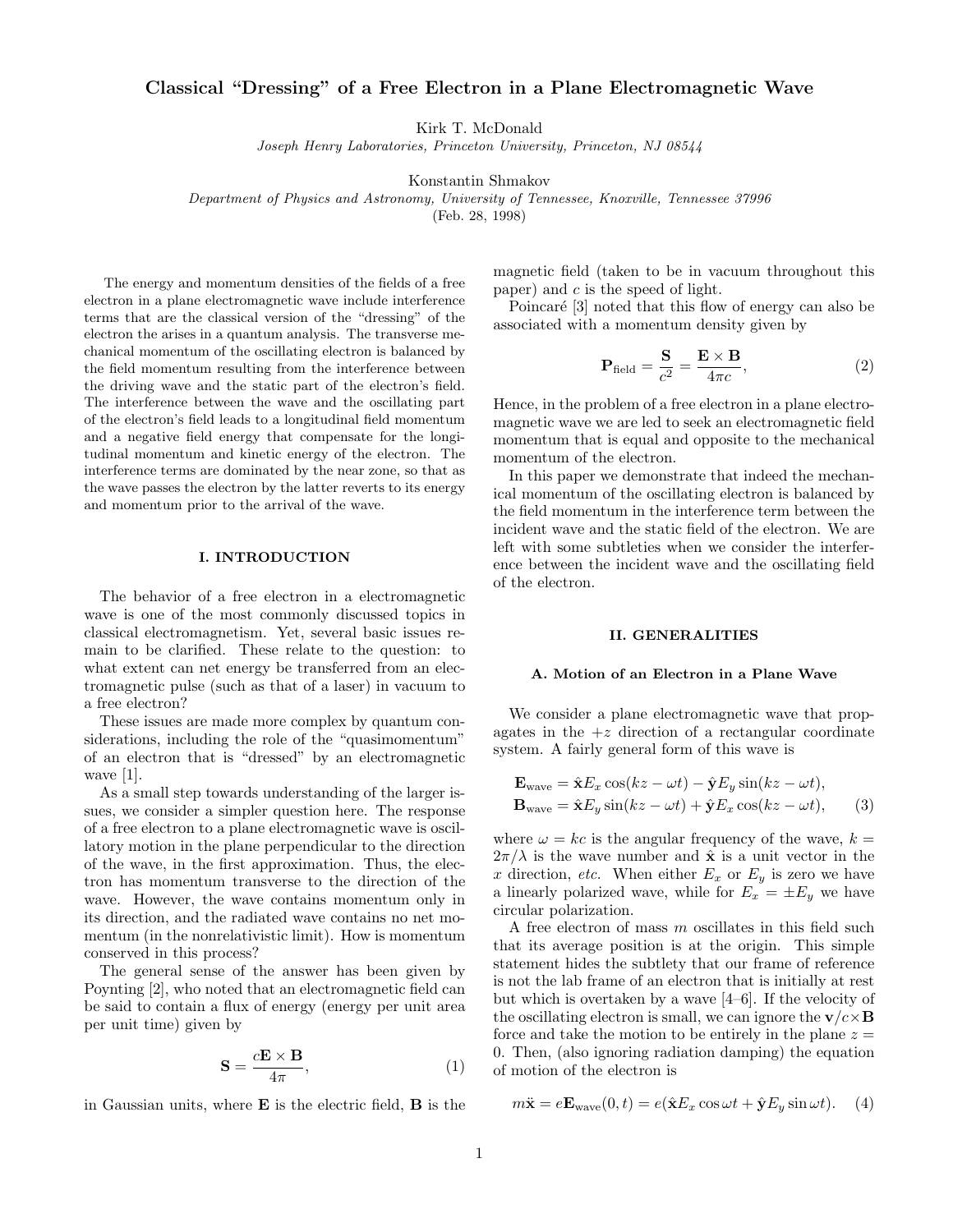Using eq. (3) we find the position of the electron to be

$$
\mathbf{x} = -\frac{e}{m\omega^2} (\hat{\mathbf{x}} E_x \cos \omega t + \hat{\mathbf{y}} E_y \sin \omega t), \tag{5}
$$

and the mechanical momentum of the electron is

$$
\mathbf{p}_{\text{mech}} = m\dot{\mathbf{x}} = \frac{e}{\omega} (\hat{\mathbf{x}} E_x \sin \omega t - \hat{\mathbf{y}} E_y \cos \omega t). \tag{6}
$$

The root-mean-square (rms) velocity of the electron is

$$
v_{\rm rms} = \sqrt{\langle \dot{x}^2 + \dot{y}^2 \rangle} = \frac{e}{m\omega} \sqrt{\frac{E_x^2 + E_y^2}{2}} = \frac{eE_{\rm rms}}{m\omega c}c. \quad (7)
$$

The condition that the  $\mathbf{v}/c \times \mathbf{B}$  force be small is then

$$
\eta \equiv \frac{eE_{\rm rms}}{m\omega c} \ll 1,\tag{8}
$$

where the dimensionless measure of field strength,  $\eta$ , is a Lorentz invariant. Similarly, the rms departure of the electron from the origin is

$$
x_{\rm rms} = \frac{eE_{\rm rms}}{m\omega^2} = \frac{\eta\lambda}{2\pi}.
$$
 (9)

Thus, condition (8) also insures that the extent of the motion of the electron is small compared to a wavelength, and so we may use the dipole approximation when considering the fields of the oscillating electron.

In the weak-field approximation, we can now use (6) for the velocity to evaluate the second term of the Lorentz force:

$$
e\frac{\mathbf{v}}{c} \times \mathbf{B} = \frac{e^2 (E_x^2 - E_y^2)}{2m\omega c} \hat{\mathbf{z}} \sin 2\omega t.
$$
 (10)

This term vanishes for circular polarization, in which case the motion is wholely in the transverse plane. However, for linear polarization the  $\mathbf{v}/c \times \mathbf{B}$  force leads to oscillations along the z axis at frequency  $2\omega$ , as first analyzed in general by Landau [7]. For polarization along the  $\hat{\mathbf{x}}$ axis, the  $x-z$  motion has the form of a "figure 8", which for weak fields  $(\eta \ll 1)$  is described by

$$
x = -\frac{eE_x}{m\omega^2} \cos \omega t, \qquad z = -\frac{e^2 E_x^2}{8m^2 \omega^3 c} \sin 2\omega t. \tag{11}
$$

If the electron had been at rest before the arrival of the plane wave, then inside the wave it would move with an average drift velocity given by

$$
v_z = \frac{\eta^2/2}{1 + \eta^2/2}c,\tag{12}
$$

along the direction of the wave vector, as first deduced by McMillan [8]. In the present paper we work in the frame in which the electron has no average velocity along the z axis. Therefore, prior to its encounter with the plane wave the electron had been moving in the negative  $z$  direction with speed given by  $(12)$ .

### B. Field Momentum

The fields associated with the electron can be regarded as the superposition of those of an electron at rest at the origin plus those of a dipole consisting of the actual oscillating electron and a positron at rest at the origin. Thus, we can write the electric field of the electron as  $\mathbf{E}_{\text{static}} + \mathbf{E}_{\text{osc}}$  and the magnetic field as  $\mathbf{B}_{\text{osc}}$ , where the oscillating fields have the pure frequency  $\omega$  in the lowvelocity limit.

The entire electromagnetic momentum density can then be written

$$
\mathbf{P}_{\text{field}} = \frac{(\mathbf{E}_{\text{wave}} + \mathbf{E}_{\text{static}} + \mathbf{E}_{\text{osc}}) \times (\mathbf{B}_{\text{wave}} + \mathbf{B}_{\text{osc}})}{4\pi c}.
$$
 (13)

However, in seeking the field momentum that opposes the mechanical momentum of the electron, we should not include either of the self-momenta  $\mathbf{E}_{wave} \times \mathbf{B}_{wave}$  or  $(\mathbf{E}_{static} + \mathbf{E}_{osc}) \times \mathbf{B}_{osc}$ . The former is independent of the electron, while the latter can be considered as a part of the mechanical momentum of the electron according to the concept of "renormalization".

We therefore restrict our attention to the interaction field momentum

$$
\mathbf{P}_{\text{int}} = \mathbf{P}_{\text{wave}, \text{static}} + \mathbf{P}_{\text{wave}, \text{osc}},\tag{14}
$$

where

 $\mathbf{P}_{\text{wave}, \text{static}} = \frac{\mathbf{E}_{\text{static}} \times \mathbf{B}_{\text{wave}}}{4 \pi \epsilon}$  $4\pi c$  $(15)$ 

and

$$
\mathbf{P}_{\text{wave,osc}} = \frac{\mathbf{E}_{\text{wave}} \times \mathbf{B}_{\text{osc}} + \mathbf{E}_{\text{osc}} \times \mathbf{B}_{\text{wave}}}{4\pi c}.
$$
 (16)

We recall from eqs.  $(6)$  and  $(11)$  that the transversemechanical momentum of the oscillating electron has pure frequency  $\omega$ . Since the wave and the oscillating part of the electron's field each have frequency  $\omega$ , the term  $\mathbf{P}_{\text{wave,osc}}$  contains harmonic functions of  $\omega^2$ , which can be resolved into a static term plus ones in frequency  $2\omega$ . Hence we should not expect this term to cancel the mechanical momentum. Rather, we look to the term  ${\bf P}_{wave, static}$ , since this has pure frequency  $\omega$ .

# III. THE MOMENTUM PWAVE, STATIC

The static field of the electron at the origin is, in rectangular coordinates,

$$
\mathbf{E}_{\text{static}} = \frac{e}{r^3} (x\hat{\mathbf{x}} + y\hat{\mathbf{y}} + z\hat{\mathbf{z}}), \tag{17}
$$

where  $r$  is the distance from the origin to the point of observation. Combing this with eq. (3) we have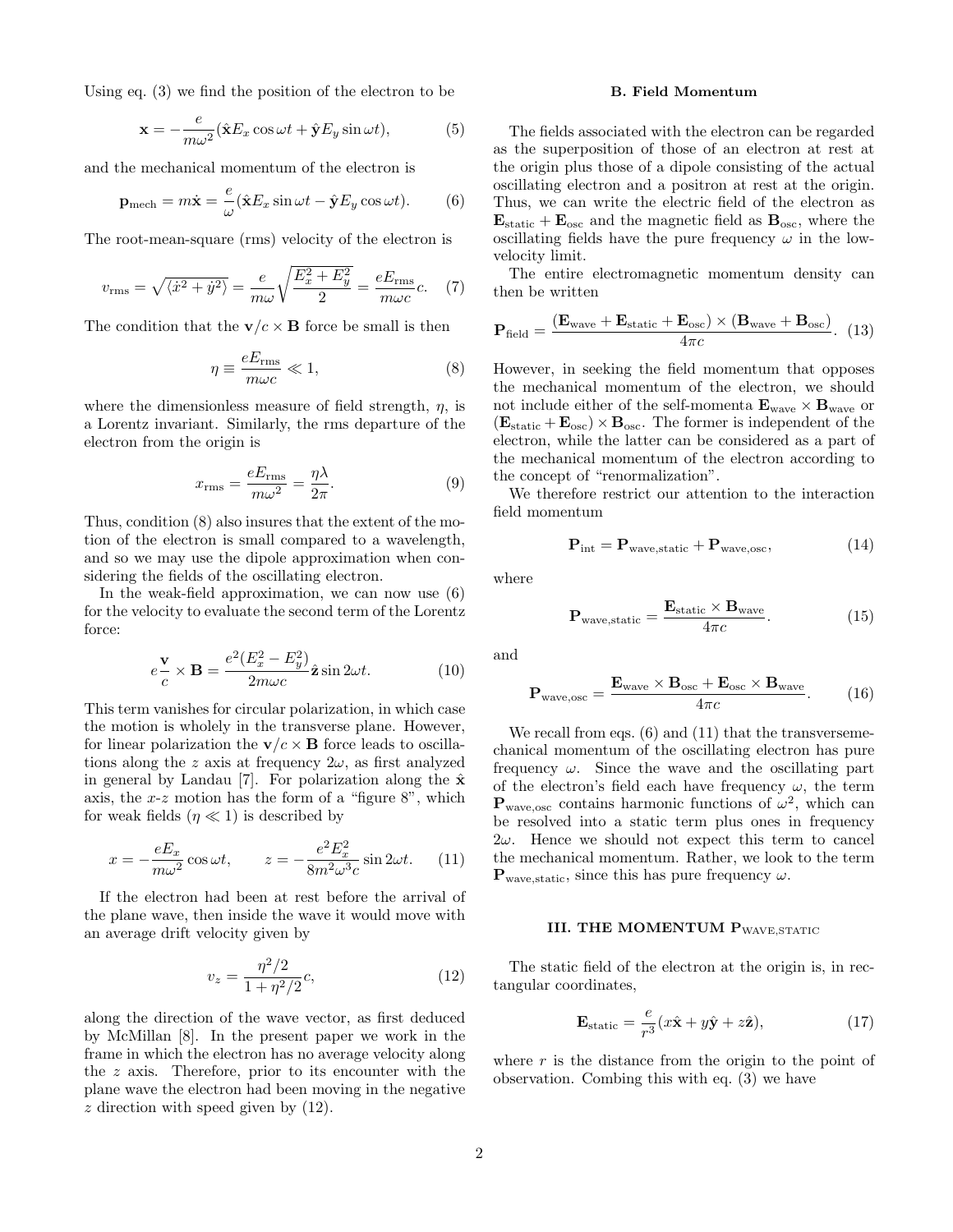$$
\mathbf{P}_{\text{wave,static}} = \frac{e}{4\pi c r^3} \{-\hat{\mathbf{x}} z E_x \cos(kz - \omega t) + \hat{\mathbf{y}} z E_y \sin(kz - \omega t) + \hat{\mathbf{z}} [x E_x \cos(kz - \omega t) - y E_y \cos(kz - \omega t)]\}.
$$
\n(18)

When we integrate this over all space to find the total field momentum, the terms in  $\hat{z}$  vanish as they are odd in either  $x$  or  $y$ . Likewise, after expanding the cosine and sine of  $kz - \omega t$ , the terms proportional to  $z \cos kz$  vanish on integration. The remaining terms are thus

$$
\mathbf{p}_{\text{wave,static}} = \int_{V} \mathbf{P}_{\text{wave,static}} \qquad (19)
$$

$$
= \frac{e}{4\pi c} (-\hat{\mathbf{x}} E_x \sin \omega t + \hat{\mathbf{y}} E_y \cos \omega t) \int_{V} \frac{z \sin kz}{r^3}
$$

$$
= \frac{e}{\omega} (-\hat{\mathbf{x}} E_x \sin \omega t + \hat{\mathbf{y}} E_y \cos \omega t) = -\mathbf{p}_{\text{mech}},
$$

after an elementary volume integration.

It is noteworthy that the integration is independent of any hypothesis as to the size of a classical electron. Indeed, the integrand of (19) can be expressed as  $\cos \theta \sin(kr \cos \theta)/r^2$  via the substitution  $z = r \cos \theta$ . Hence, the integral over a spherical shell is independent of r for  $kr \ll 1$ , and significant contributions to the integral occur for radii up to one wavelength of the electromagnetic wave. This contrasts with the self-momentum density of the electron which is formally divergent; if the integration is cut off at a minimum radius (the classical electron radius), the dominant contribution occurs within twice that radius.

Thus, we have demonstrated the principal result of this paper.

#### IV. THE MOMENTUM PWAVE, OSC

Several subtleties in the argument appear when we consider the other interference term in the momentum density (14). For this we must first display the electromagnetic fields of an oscillating electron.

## A. The Fields Eosc and Bosc

Since we restrict our attention to an electron that oscillates with amplitude much less than a wavelength of the driving wave, and the electron attains velocities that are much less than the speed of light, it is sufficient to use the dipole approximation to the fields of the electron. While these fields are well known, they are typically presented in imaginary notation, of which only the real part has physical significance. This notation is very useful for discussions in which only time-averaged behavior is of interest. However, we wish to consider the details of momentum balance at an arbitrary moment, and it is preferable to use purely real notation.

We begin by noting that the retarded vector potential of the oscillating electron at a point  $\mathbf r$  at time  $t$  can be written

$$
\mathbf{A}_{\text{osc}}(\mathbf{r},t) = \frac{e}{c} \frac{\dot{\mathbf{x}}(t'-t-r/c)}{r} \tag{20}
$$
\n
$$
= -\frac{e^2}{m\omega c r} [\hat{\mathbf{x}} E_x \sin(kr - \omega t) + \hat{\mathbf{y}} E_y \cos(kr - \omega t)],
$$

using eq.  $(5)$  for the motion  $x$  of the electron. The oscillating part of the scalar potential is obtained by integration of the Lorentz gauge condition:

$$
\nabla \cdot \mathbf{A}_{\rm osc} + \frac{1}{c} \frac{\partial \phi_{\rm osc}}{\partial t} = 0.
$$
 (21)

We find

$$
\phi_{\text{osc}} = -\frac{e^2}{m\omega^2} \left\{ E_x \left[ \frac{kx}{r^2} \sin(kr - \omega t) + \frac{x}{r^3} \cos(kr - \omega t) \right] + E_y \left[ \frac{ky}{r^2} \cos(kr - \omega t) - \frac{y}{r^3} \sin(kr - \omega t) \right] \right\}.
$$
 (22)

The constant static potential is omitted in the above.

The scalar potential could also be deduced from the retarded potential of a moving charge. Equation (22) results on expanding the retarded distance to first order in the field strength of the plane wave.

The electric and magnetic fields are, of course, found from the potentials via

$$
\mathbf{B} = \nabla \times \mathbf{A} \quad \text{and} \quad \mathbf{E} = -\nabla \phi - \frac{1}{c} \frac{\partial \mathbf{A}}{\partial t}.
$$
 (23)

The lengthy expressions for the rectangular components of the fields are

$$
B_{\text{osc},x} = -\frac{e^2 E_y}{m\omega^2} \left[ \frac{k^2 z}{r^2} \sin(kr - \omega t) + \frac{kz}{r^3} \cos(kr - \omega t) \right],
$$
  
\n
$$
B_{\text{osc},y} = -\frac{e^2 E_x}{m\omega^2} \left[ \frac{k^2 z}{r^2} \cos(kr - \omega t) - \frac{kz}{r^3} \sin(kr - \omega t) \right],
$$
  
\n
$$
B_{\text{osc},z} = \frac{e^2 E_x}{m\omega^2} \left[ \frac{k^2 y}{r^2} \cos(kr - \omega t) - \frac{ky}{r^3} \sin(kr - \omega t) \right] (24)
$$
  
\n
$$
+ \frac{e^2 E_y}{m\omega^2} \left[ \frac{k^2 x}{r^2} \sin(kr - \omega t) + \frac{kx}{r^3} \cos(kr - \omega t) \right],
$$

and

$$
E_{\text{osc},x} = -\frac{e^2 E_x}{m\omega^2} \left[ \left( \frac{3kx^2}{r^4} - \frac{k}{r^2} \right) \sin(kr - \omega t) + \left( \frac{k^2}{r} - \frac{k^2 x^2}{r^3} + \frac{3x^2}{r^5} - \frac{1}{r^3} \right) \cos(kr - \omega t) \right]
$$

$$
- \frac{e^2 E_y}{m\omega^2} \left[ \frac{3kxy}{r^4} \cos(kr - \omega t) + \left( \frac{k^2 xy}{r^3} - \frac{3xy}{r^5} \right) \sin(kr - \omega t) \right],
$$

$$
E_{\text{osc},y} = -\frac{e^2 E_x}{m\omega^2} \left[ \frac{3kxy}{r^4} \sin(kr - \omega t) \right]
$$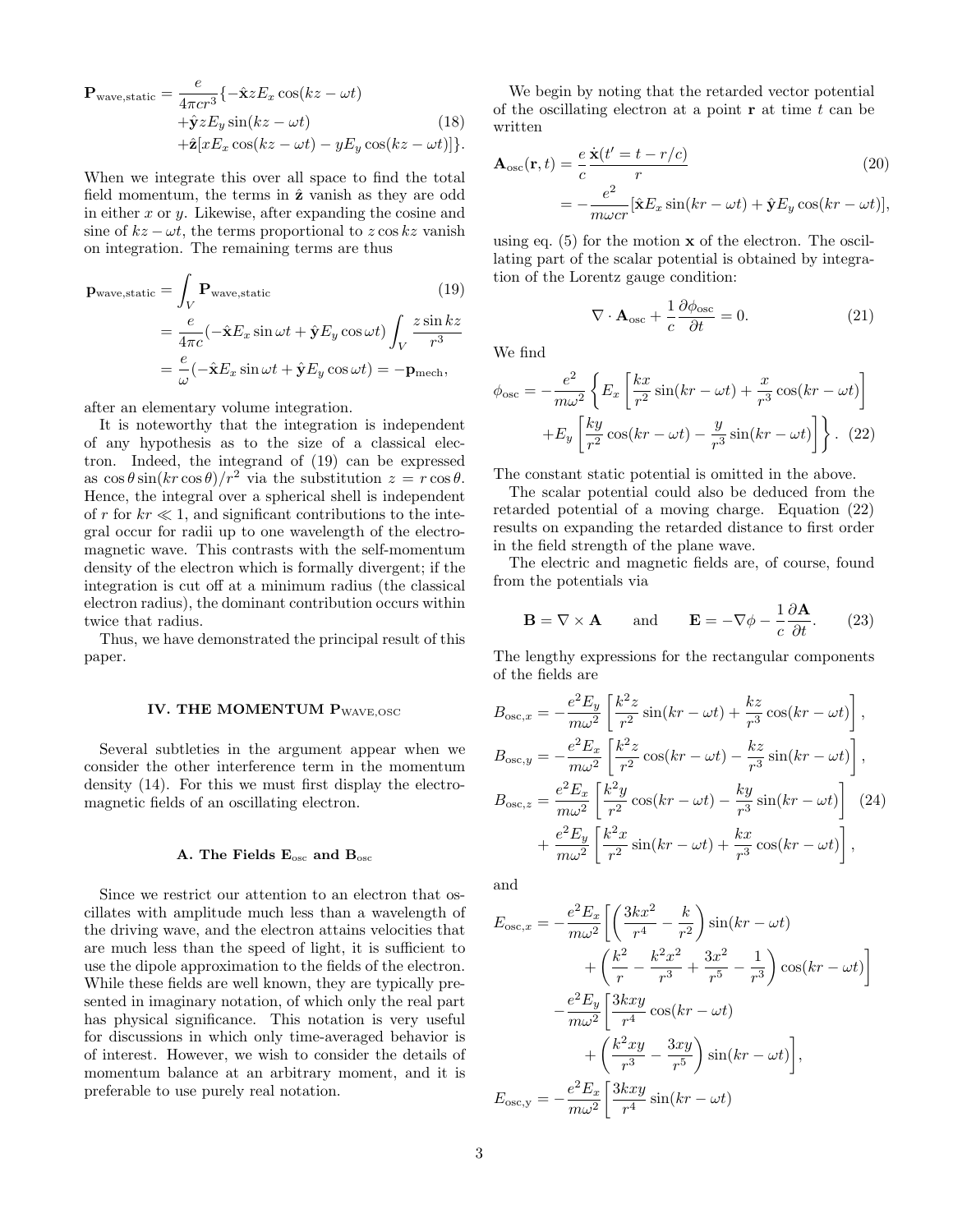$$
-\left(\frac{k^2xy}{r^3} - \frac{3xy}{r^5}\right)\cos(kr - \omega t)\Big]
$$

$$
-\frac{e^2E_y}{m\omega^2}\left[\left(\frac{3ky^2}{r^4} - \frac{k}{r^2}\right)\cos(kr - \omega t)\right]
$$
(25)
$$
-\left(\frac{k^2}{r} - \frac{k^2y^2}{r^3} + \frac{3y^2}{r^5} - \frac{1}{r^3}\right)\sin(kr - \omega t)\Big],
$$

$$
E_{\text{osc},z} = -\frac{e^2E_x}{m\omega^2}\left[\frac{3kxz}{r^4}\sin(kr - \omega t)\right]
$$

$$
-\left(\frac{k^2xz}{r^3} - \frac{3xz}{r^5}\right)\cos(kr - \omega t)\Big]
$$

$$
-\frac{e^2E_y}{m\omega^2}\left[\frac{3kyz}{r^4}\cos(kr - \omega t)\right]
$$

 $^{+}$  $\int k^2yz$  $\frac{2yz}{r^3} - \frac{3yz}{r^5}$  $r<sub>5</sub>$  $\mathbf{r}$  $\sin(kr - \omega t)$  $\overline{a}$ . These expressions can also be deduced from the Liénard-

Wiechert forms for the fields of an accelerated charge, keeping terms only to first order in the strength of the plane wave.

### B. Components of Pwave,osc

Since the wave fields have no  $z$  component, the  $x$  component of  $\mathbf{P}_{wave,osc}$  is given by

$$
P_{\text{wave,osc},x} = \frac{E_{\text{wave},y} B_{\text{osc},z} - E_{\text{osc},z} B_{\text{wave},y}}{4\pi c}.
$$
 (26)

From eqs. (24) and (25) we see that both  $B_{\rm osc,z}$  and  $E_{\rm osc,z}$ are odd in either  $x$  or  $y$ . Therefore, the volume integral of  $P_{\text{wave,osc},x}$  vanishes, and we do not consider it further. Likewise,  $P_{\text{wave,osc},y}$  vanishes on integration. This confirms the claim made at the end of sec. II that the interference term  $\mathbf{P}_{wave,osc}$  is not relevant to the balance of transverse momentum between the electron and the fields.

However, the z component of  $P_{wave,osc}$  does not vanish on integration, and requires further discussion. As the details include some surprises (to the authors), we present them at length.

$$
P_{\text{wave,osc}} =
$$
\n
$$
\frac{E_{\text{w},x}B_{\text{o},y} - E_{\text{w},y}B_{\text{o},x} + E_{\text{o},x}B_{\text{w},y} - E_{\text{o},y}B_{\text{w},x}}{4\pi c} =
$$
\n
$$
-\frac{e^2 E_x^2 \cos(kz - wt)}{4\pi m \omega^2 c} \left[ \frac{k^2 z}{r^2} \cos(kr - \omega t) - \frac{kz}{r^3} \sin(kr - \omega t) \right]
$$
\n
$$
-\frac{e^2 E_y^2 \sin(kz - wt)}{4\pi m \omega^2 c} \left[ \frac{k^2 z}{r^2} \sin(kr - \omega t) + \frac{kz}{r^3} \cos(kr - \omega t) \right]
$$
\n
$$
-\frac{e^2 E_x^2 \cos(kz - wt)}{4\pi m \omega^2 c} \left[ \left( \frac{3kx^2}{r^4} - \frac{k}{r^2} \right) \sin(kr - \omega t) + \left( \frac{k^2}{r} - \frac{k^2 x^2}{r^3} + \frac{3x^2}{r^5} - \frac{1}{r^3} \right) \cos(kr - \omega t) \right]
$$

$$
-\frac{e^2 E_x E_y \cos(kz - wt)}{4\pi m\omega^2 c} \left[ \frac{3kxy}{r^4} \cos(kr - \omega t) + \left( \frac{k^2 xy}{r^3} - \frac{3xy}{r^5} \right) \sin(kr - \omega t) \right]
$$
(27)  

$$
-\frac{e^2 E_x E_y \sin(kz - wt)}{4\pi m\omega^2 c} \left[ -\frac{3kxy}{r^4} \sin(kr - \omega t) + \left( \frac{k^2 xy}{r^3} - \frac{3xy}{r^5} \right) \cos(kr - \omega t) \right]
$$

$$
+\frac{e^2 E_y^2 \sin(kz - wt)}{4\pi m\omega^2 c} \left[ \left( \frac{3ky^2}{r^4} - \frac{k}{r^2} \right) \cos(kr - \omega t) - \left( \frac{k^2}{r} - \frac{k^2y^2}{r^3} + \frac{3y^2}{r^5} - \frac{1}{r^3} \right) \sin(kr - \omega t) \right].
$$

The terms of  $P_{\text{wave,osc},z}$  that are proportional to  $E_yE_y$ are odd on both  $x$  and  $y$ , and so will vanish on integration.

We now consider the implications of eq. (27) separately for waves of circular and linear polarization.

#### C. Circular Polarization

For a circularly polarized wave, we have  $E_x^2 = E_y^2$ . Consequently the dimensionless measure of field strength is  $\eta = eE_x/m\omega c = eE_y/m\omega c$ , according to (8). The prefactors  $e^2 E_x^2 / 4\pi m \omega^2 c$  and  $e^2 E_y^2 / 4\pi m \omega^2 c$  can therefore both be written  $\eta^2mc/4\pi$ , and have dimensions of momentum.

The terms of eq. (27) in  $E_x^2$  and  $E_y^2$  can be combined in pairs via the identities

$$
\cos(kz - \omega t)\cos(kr - \omega t) + \sin(kz - \omega t)\sin(kr - \omega t)
$$
  
= cos kz cos kr + sin kz sin kr, (28)

and

$$
\sin(kz - \omega t)\cos(kr - \omega t) - \cos(kz - \omega t)\sin(kr - \omega t)
$$
  
= sin kz cos kr - cos kz sin kr. (29)

A detail: the second term of eq. (27) in  $E_x^2$  contains factors of  $x^2$ , while second term of in  $E_y^2$  contains factors of  $y^2$ . But during integration, we can replace  $y^2$  by  $x^2$ , after which the terms can be combined via (28-29).

We see already that the volume integral of  $P_{\text{wave,osc},z}$ will contain no time dependence!

On integration, terms such as  $f(x, r) \sin kz$  and  $g(x, r)z \cos kz$  that are odd in z will vanish. The integrated field momentum is thus,

$$
p_{\text{wave,osc},z} = \int_{V} P_{\text{wave,osc},z} = -\frac{\eta^2 mc}{4\pi} I_1 = -\frac{4}{3} \eta^2 mc, \tag{30}
$$

where  $I_1$  is the volume integral whose integrand is

 $\overline{a}$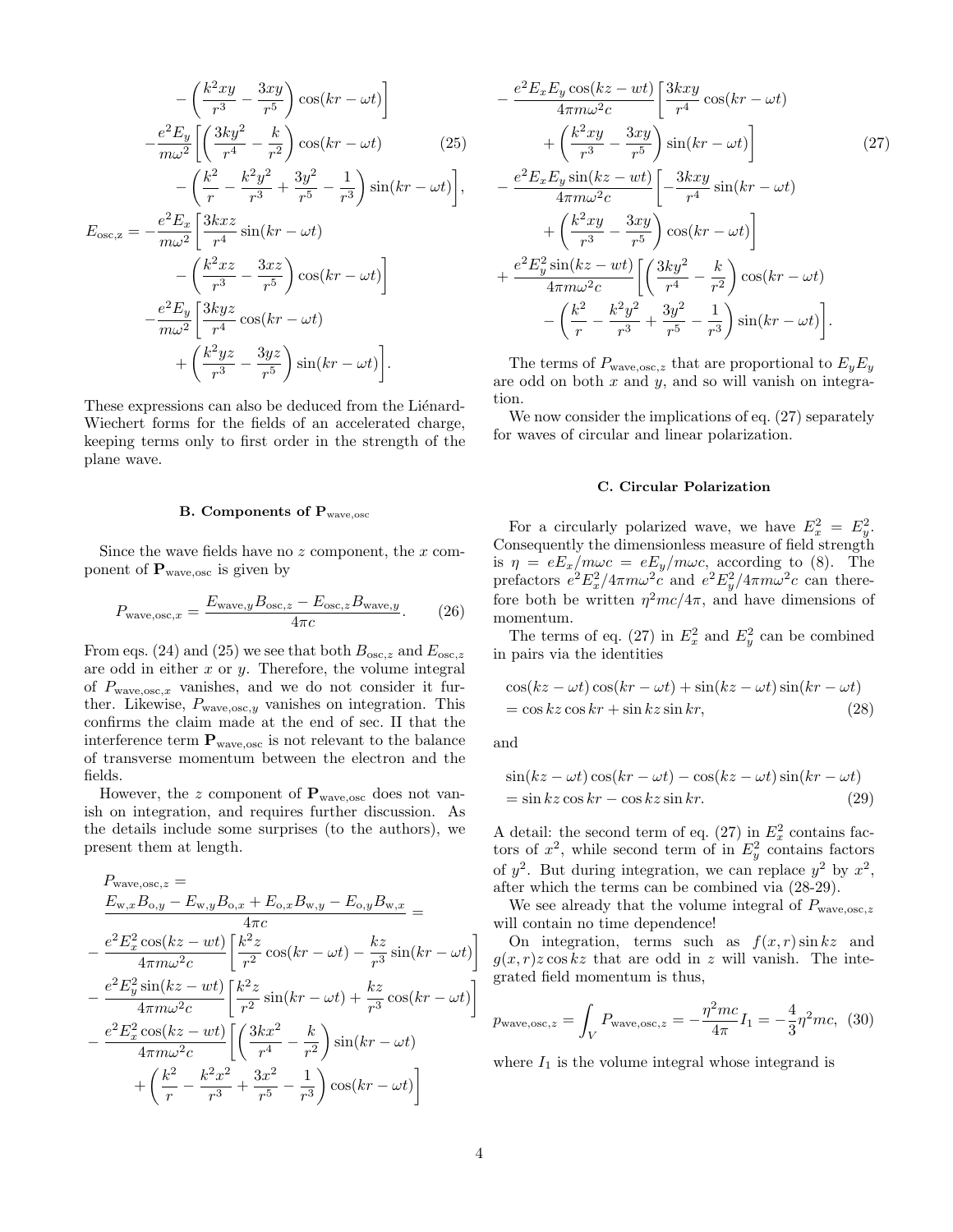$$
\frac{k^2 z}{r^2} \sin kz \sin kr + \frac{kz}{r^3} \sin kz \cos kr \n+ \left(\frac{3kx^2}{r^4} - \frac{k}{r^2}\right) \cos kz \sin kr \n+ \left(\frac{k^2}{r} - \frac{k^2y^2}{r^3} + \frac{3y^2}{r^5} - \frac{1}{r^3}\right) \cos kz \cos kr.
$$
\n(31)

We return to the significance of eq.  $(30)$  after describing the evaluation of integral  $I_1$ .

As seen from eq. (30), the integral  $I_1$  must be dimensionless, although it is apparently a function of the wave number k. However, the form of  $(31)$  indicates that  $I_1$ is actually independent of the length scale, so we can set  $k = 1$  during integration.

To perform the integration we consider a volume element  $r^2dr$  d cos  $\theta$  d $\phi$  in a spherical coordinate system with angle  $\theta$  defined relative to the z axis. It is more convenient to keep  $z = r \cos \theta$  as a variable of integration, using  $dz = rd \cos \theta$ . Then the volume integration has the form

$$
\int_{V} = \int_{0}^{\infty} r dr \int_{-r}^{r} dz \int_{0}^{2\pi} d\phi.
$$
 (32)

Most terms of (31) are independent of  $\phi$ , so their  $\phi$ integral is just  $2\pi$ . For the terms in  $x^2$ , we have

$$
\int_0^{2\pi} x^2 \, d\phi = \int r^2 \sin^2 \theta \cos^2 \phi \, d\phi = \pi (r^2 - z^2). \tag{33}
$$

While each of the four main terms of (31) diverges on integration, it turns out that the two terms in  $\cos z$ taken together are finite (and likewise for the two terms in  $\sin z$ ). We find that

$$
I_1 = I_A + I_B = \frac{16\pi}{3},\tag{34}
$$

where

$$
I_A = 2\pi \int_0^\infty dr \frac{\sin r}{r} \int_{-r}^r dz \ z \sin z
$$
  
+2\pi  $\int dr \frac{\cos r}{r^2} \int dz \ z \sin z$   
= 4\pi, (35)

and

$$
I_B = \pi \int dr \frac{\sin r}{r} \int dz \cos z
$$
  

$$
-3\pi \int dr \frac{\sin r}{r^3} \int dz z^2 \cos z
$$
  

$$
+ \pi \int dr \cos r \left(1 + \frac{1}{r^2}\right) \int dz \cos z
$$
  

$$
+ \pi \int dr \frac{\cos r}{r^2} \left(1 - \frac{3}{r^2}\right) \int dz z^2 \cos z
$$
  

$$
= \frac{4\pi}{3}.
$$
 (36)

From detailed evaluation of the radial integral, we find that the integrand approaches a constant value as  $r$  goes to zero, and that the contribution to the integral at large  $r$  diminishes as  $1/r$ . That is, the principal contribution is from the region  $kr \approx 1$ .

We are left with the result (30) that the integral of the interference term in the field momentum density has a constant longitudinal term for an electron oscillating in a circularly polarized wave.

Recall that we have performed the analysis in a frame in which the electron has no longitudinal momentum. However, as remarked in sec. IIA, prior to its encounter with the wave, the electron had velocity  $v_z = -\eta^2 c/2$  (assuming  $\eta^2 \ll 1$ , and therefore had initial mechanical momentum  $p_{\text{mech},z} = -\eta^2 mc/2$ . So, we would expect that this initial mechanical momentum had been converted to field momentum, if momentum is to be conserved.

The result (30) can be described as a kind of "hidden momentum" [9], whose appearance can be surprising if one ignores the physical processes needed to arrive at the nominal conditions of the problem.

We continue to be puzzled as to why the result (30) is 8/3 times larger than that required to satisfy momentum conservation.

## D. Linear Polarization

Consider now the case of a linearly polarized wave with electric field along the x axis. Then  $E_{\rm rms} = E_x / \sqrt{2}$ , and the prefactors in (27) can be written as  $\eta^2 mc/2\pi$ .

The remaining terms in the momentum density  $P_{\text{wave,osc},z}$  have time dependences that can be expressed as sums of pure frequencies via the identities

$$
2\cos(kz - \omega t)\cos(kr - \omega t)
$$
  
=  $\cos kz \cos kr + \sin kz \sin kr$   
+ $(\cos kz \cos kr - \sin kz \sin kr) \cos 2\omega t$  (37)  
+ $(\cos kz \sin kr + \sin kz \sin kr) \sin 2\omega t$ ,

and

$$
2\cos(kz - \omega t)\sin(kr - \omega t)
$$
  
= cos kz sin kr - sin kz cos kr  
+ (cos kz sin kr + sin kz cos kr) cos 2 $\omega t$  (38)  
+ (sin kz sin kr - cos kz cos kr) sin 2 $\omega t$ ,

Inserting these into eq. (27) and keeping only those terms that are even in z, we find the integrated field momentum to be

$$
p_{\text{wave,osc},z} = \int_{V} P_{\text{wave,osc},z}
$$
  
= 
$$
-\frac{\eta^2 mc}{4\pi} (I_1 + I_2 \cos 2\omega t + I_3 \sin 2\omega t), \quad (39)
$$

where integral  $I_1 = 16\pi/3$  has been discussed in (31-36),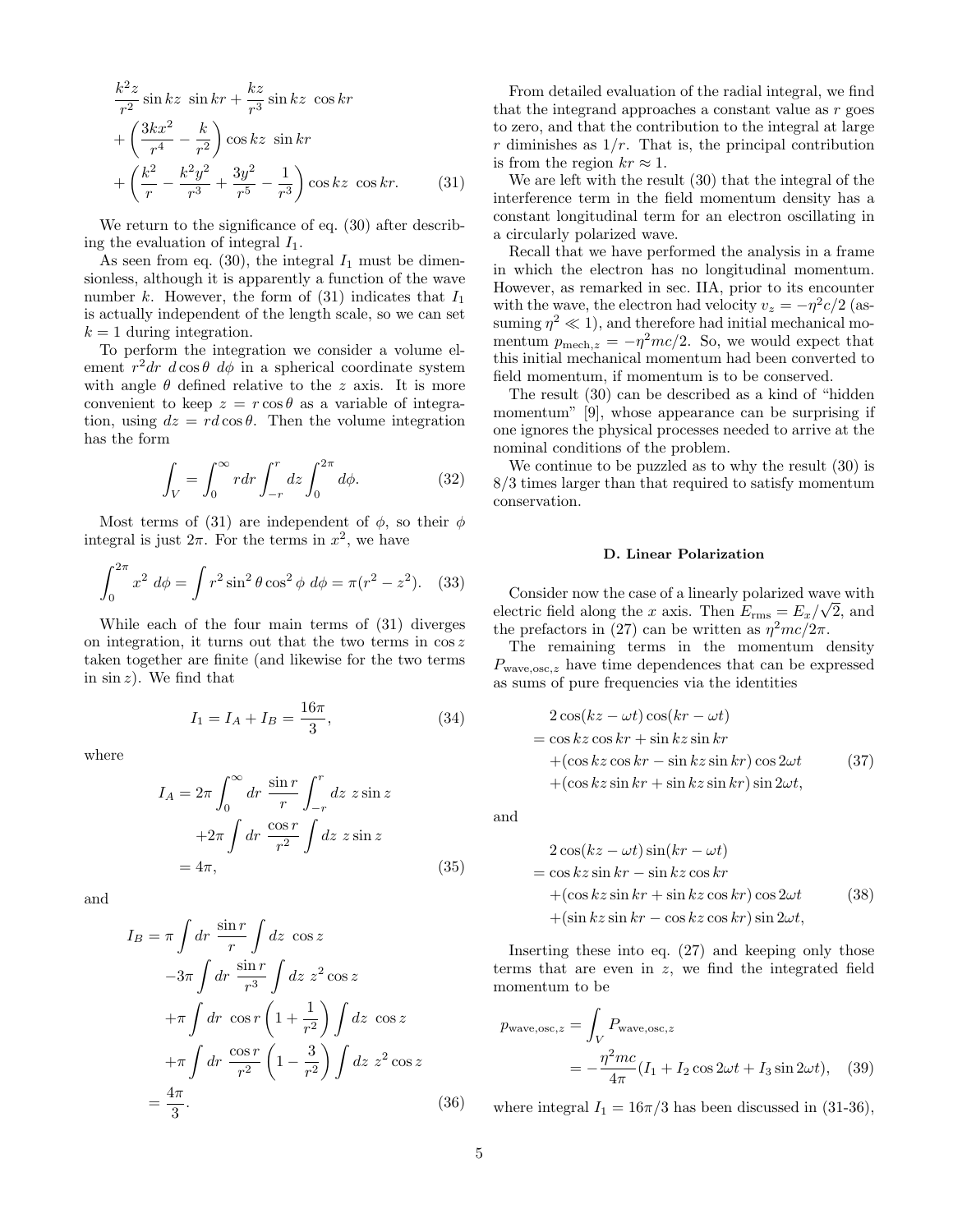$$
I_2 = -I_A + I_B = -\frac{8\pi}{3},\tag{40}
$$

and integral  $I_3$  has the integrand,

$$
\frac{k^2 z}{r^2} \sin kz \sin kr - \frac{kz}{r^3} \sin kz \cos kr \n- \left(\frac{3kx^2}{r^4} - \frac{k}{r^2}\right) \cos kz \sin kr \n+ \left(\frac{k^2}{r} - \frac{k^2y^2}{r^3} + \frac{3y^2}{r^5} - \frac{1}{r^3}\right) \cos kz \cos kr.
$$
\n(41)

On evaluation,  $I_3 = 0$ .

Hence, the longitudinal component of the interference field momentum of a free electron in a linearly polarized wave is

$$
p_{\text{wave,osc},z} = -\frac{4}{3}\eta^2 mc + \frac{2}{3}\eta mc \cos 2\omega t. \tag{42}
$$

The constant term is the same as that found in eq. (30) for circular polarization, and represents the initial mechanical momentum of the electron that became stored in the electromagnetic field once the electron became immersed in the wave.

As for the second term of  $(42)$ , recall from eq.  $(11)$ that for linear polarization the electron oscillates along the z axis at frequency  $2\omega$ . Hence the z component of the mechanical momentum of the electron is

$$
p_{\text{mech},z} = m\dot{z} = -\frac{\eta^2 mc}{2} \cos 2\omega t. \tag{43}
$$

The term in  $p_{\text{wave,osc},z}$  at frequency  $2\omega$  is  $-4/3$  of the longitudinal component of the mechanical momentum associated with the "figure 8" motion of the electron. Thus, we have not been completely successful in accounting for momentum conservation when the small, oscillatory longitudinal momentum is considered.

The factors of  $4/3$  and  $8/3$  are presumably not the same as the famous factor of 4/3 that arise in analyses of the electromagnetic energy and momentum of the self fields of an electron [10,11]. A further appearance of a factor of 8/3 in the present example occurs when we consider the field energy of the interference terms.

# V. THE INTERFERENCE FIELD ENERGY

It is also interesting to examine the electromagnetic field energy of an electron in a plane wave. As for the momentum density (13), we can write

$$
U_{\text{total}} = \frac{(\mathbf{E}_{\text{wave}} + \mathbf{E}_{\text{static}} + \mathbf{E}_{\text{osc}})^2 + (\mathbf{B}_{\text{wave}} + \mathbf{B}_{\text{osc}})^2}{8\pi},\tag{44}
$$

for the field energy density. Again, we no not consider the divergent energies of the self fields, but only the interference terms,

$$
U_{\text{int}} = U_{\text{wave,static}} + U_{\text{wave,osc}}, \tag{45}
$$

where

$$
U_{\text{wave,static}} = \frac{\mathbf{E}_{\text{wave}} \cdot \mathbf{E}_{\text{static}}}{4\pi}.
$$
 (46)

and

$$
U_{\text{wave,osc}} = \frac{\mathbf{E}_{\text{wave}} \cdot \mathbf{E}_{\text{osc}} + \mathbf{B}_{\text{wave}} \cdot \mathbf{B}_{\text{osc}}}{4\pi}.
$$
 (47)

In general, the interference field energy density is oscillating. Here, we look for terms that are nonzero after averaging over time. We see at once that

$$
\langle U_{\text{wave,static}} \rangle = 0,\tag{48}
$$

since all terms have time dependence of  $\cos \omega t$  or  $\sin \omega t$ . In contrast,  $\langle U_{\text{wave,osc}} \rangle$  will be nonzero as its terms are products of sines and cosines:

$$
U_{\text{wave,osc}} =
$$
\n
$$
- \frac{e^2 E_x^2 \cos(kz - wt)}{4\pi m\omega^2} \left[ \left( \frac{3kx^2}{r^4} - \frac{k}{r^2} \right) \sin(kr - \omega t) + \left( \frac{k^2}{r} - \frac{k^2x^2}{r^3} + \frac{3x^2}{r^5} - \frac{1}{r^3} \right) \cos(kr - \omega t) \right]
$$
\n
$$
- \frac{e^2 E_x E_y \cos(kz - wt)}{4\pi m\omega^2} \left[ \frac{3kxy}{r^4} \cos(kr - \omega t) + \left( \frac{k^2xy}{r^3} - \frac{3xy}{r^5} \right) \sin(kr - \omega t) \right],
$$
\n
$$
+ \frac{e^2 E_x E_y \sin(kz - wt)}{4\pi m\omega^2} \left[ \frac{3kxy}{r^4} \sin(kr - \omega t) - \left( \frac{k^2xy}{r^3} - \frac{3xy}{r^5} \right) \cos(kr - \omega t) \right]
$$
\n
$$
+ \frac{e^2 E_y^2 \sin(kz - wt)}{4\pi m\omega^2} \left[ \left( \frac{3ky^2}{r^4} - \frac{k}{r^2} \right) \cos(kr - \omega t) - \left( \frac{k^2}{r} - \frac{k^2y^2}{r^3} + \frac{3y^2}{r^5} - \frac{1}{r^3} \right) \sin(kr - \omega t) \right]
$$
\n
$$
- \frac{e^2 E_y^2 \sin(kz - wt)}{4\pi m\omega^2} \left[ \frac{k^2z}{r^2} \sin(kr - \omega t) + \frac{kz}{r^3} \cos(kr - \omega t) \right]
$$
\n
$$
- \frac{e^2 E_x^2 \cos(kz - wt)}{4\pi m\omega^2} \left[ \frac{k^2z}{r^2} \cos(kr - \omega t) - \frac{kz}{r^3} \sin(kr - \omega t) \right].
$$

The terms in  $E_x E_y$  will vanish on integration over volume. The various time averages are

 $\frac{\pi^2}{r^3}\sin(kr-\omega t)$ 

.

 $4\pi m\omega^2$ 

$$
\langle 2\cos(kz - \omega t)\cos(kr - \omega t)\rangle
$$
  
=  $\cos kz \cos kr + \sin kz \sin kr$ ,  

$$
\langle 2\sin(kz - \omega t)\cos(kr - \omega t)\rangle
$$
  
=  $\sin kz \cos kr - \cos kz \sin kr$ ,  

$$
\langle 2\cos(kz - \omega t)\sin(kr - \omega t)\rangle
$$
  
=  $\cos kz \sin kr - \sin kz \cos kr$ ,  

$$
\langle 2\sin(kz - \omega t)\sin(kr - \omega t)\rangle
$$
  
=  $\cos kz \cos kr + \sin kz \sin kr$ . (50)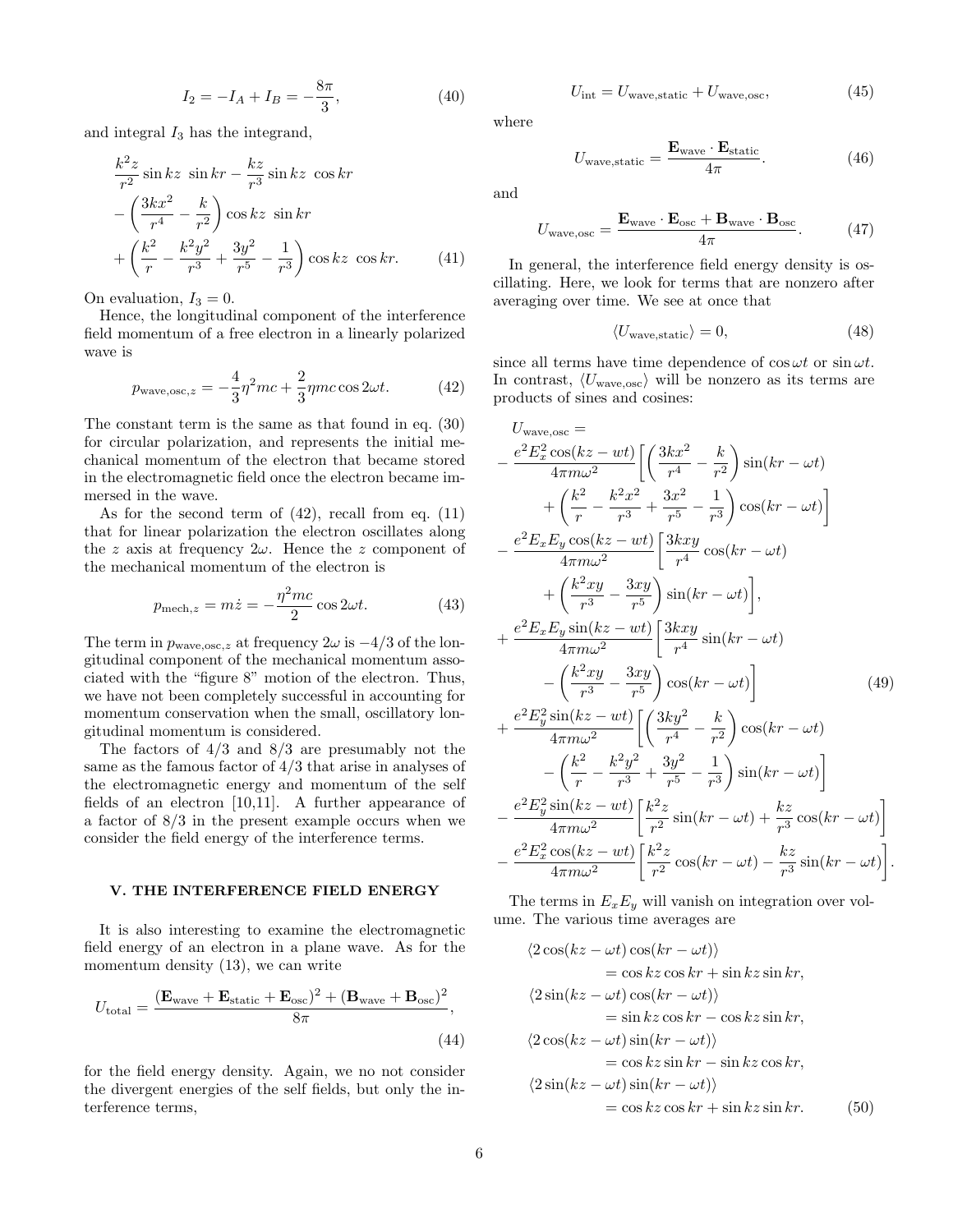After performing the time average on eq. (49), we keep only terms that are even in  $z$ . These terms have the form (31), and so we find that

$$
u_{\rm int} = \int_{V} \langle U_{\rm wave, osc} \rangle = -\frac{e^2 (E_x^2 + E_y^2)}{8\pi m \omega^2} I_1 = -\frac{4}{3} \eta^2 mc^2,
$$
\n(51)

for waves of either linear or circular polarization. As with the case of the interference field momentum, this interference field energy is distributed over a volume of order a cubic wavelength around the electron. Being an interference term, its sign can be negative.

We can interpret the quantity,

$$
\frac{u_{\text{int}}}{c^2} = -\frac{4}{3}\eta^2 m,\tag{52}
$$

as compensation for the relativistic mass increase of the oscillating electron, which scales as  $v_{\rm rms}^2/c^2$  and hence as  $\eta^2$  (for small  $\eta$ , recall eq. (7)). Indeed, a general result for the motion of an electron in a plane wave of arbitrary strength  $\eta$  is that its rms relativistic mass, often called its effective mass, is [4,7]

$$
m_{\text{eff}} = m\sqrt{1 + \eta^2}.\tag{53}
$$

For small  $\eta$ , the increase in mass is

$$
\Delta m \approx \frac{1}{2} \eta^2 m. \tag{54}
$$

Thus, the decrease in field energy due to the interference terms between the electromagnetic fields of the wave and electron is  $-8/3$  times the mass increase it should compensate.

## VI. DISCUSSION

#### A. Temporary Acceleration

We remarked in sec. IIA that the preceding analysis holds in the average rest frame of the electron. If instead the electron had been at rest prior to the arrival of the plane wave, the velocity of the average rest frame would be  $v_z = (\eta^2/2)/(1+\eta^2/2)$ . For this, the amplitude of the plane wave is presumed to have a slow rise from zero to a long plateau at strength  $\eta$ , followed by a slow decline back to zero.

Once the wave has passed by the electron, the interference field energy, (51), goes to zero since the integral is dominated by the contribution at distances of order a wavelength from the electron. Hence, the electron's kinetic energy must return to zero (or to its initial value if that was nonzero). A plane wave, or more precisely, a long pulse that is very nearly a plane wave, cannot transfer net energy to an electron. The acceleration of the electron from zero velocity to  $v_z$  is only temporary, i.e., for the duration of the plane wave pulse.

This result was first deduced by di Francia [12] and by Kibble [4] by different arguments.

## B. The Radiation Reaction

Our analysis of the energy balance of an electron in a plane wave is not quite complete. We have neglected the energy radiated by the electron. Since the rate of radiation is constant (once the electron is inside the plane wave), the total radiated energy grows linearly with time, and eventually becomes large. The interference energy, (51), is constant in time, and hence cannot account for the radiated energy.

More to follow.....

## VII. APPENDIX: LIÉNARD-WIECHERT FIELDS

As an alternative to the dipole approximation, we consider the use of the Liénard-Wiechert potentials and fields of a moving electron. We have limited our analysis to the case of a weak plane wave  $(\eta \ll 1)$ , for which the velocity of the electron is always small  $(\beta = v/c \ll 1)$ . In this case we may approximate the time-dependent part of the fields of the electron as proportional to the strength of the field of the plane wave (proportional to  $\eta$ ). Then we find that the Liénard-Wiechert fields of the electron are the same as the fields in the dipole approximation.

We can show this in two ways. First, we verify that the Liénard-Wiechert potentials reduce to eqs.  $(20)$  and  $(22)$ . Second, we can verify directly that the Liénard-Wiechert fields are the same as eqs.  $(24)$  and  $(25)$ .

The Liénard-Wiechert potentials are

$$
\phi = \left[\frac{e}{R(1-\beta \cdot \hat{\mathbf{n}})}\right], \qquad \mathbf{A} = \left[\frac{e\beta}{R(1-\beta \cdot \hat{\mathbf{n}})}\right], \quad (55)
$$

where the electron is at postion  $x$ , the observer is at  $r$ , their separation is  $\mathbf{R} = \mathbf{r} - \mathbf{x}$ , the unit vector  $\hat{\mathbf{n}}$  is  $\mathbf{R}/R$ , and the brackets, [ ], indicate that quantities within are to be evaluated at the retarded time,  $t' = t - R/c$ .

We work in the average rest frame of the electron. In the weak-field approximation we ignore the longitudinal motion of the electron, (11), which is quadratic in the strength of the plane wave. Then the velocity vector of the electron is

$$
\beta(t) = \frac{e}{m\omega c} \left( \hat{\mathbf{x}} E_x \sin \omega t - \hat{\mathbf{y}} E_y \cos \omega t \right),\tag{56}
$$

from eq. (6). The retarded velocity is thus,

$$
[\beta] = \beta(t' = t - R/c)
$$
\n
$$
= -\frac{e}{m\omega c} (\hat{\mathbf{x}} E_x \sin(kR - \omega t) + \hat{\mathbf{y}} E_y \cos(kr - \omega t)).
$$
\n(57)

Distance  $R$  differs from  $r$  because the electron's oscillatory motion takes it away from the origin. However, the amplitude of the motion is proportional to strength of the plane wave. Hence, we may replace R by r in eq.  $(57)$ with error only in the second order of field strength.

Since the vector potential includes a factor  $\beta$  in the numerator, we can replace R by r and  $1 - \beta \cdot \hat{\mathbf{n}}$  by 1